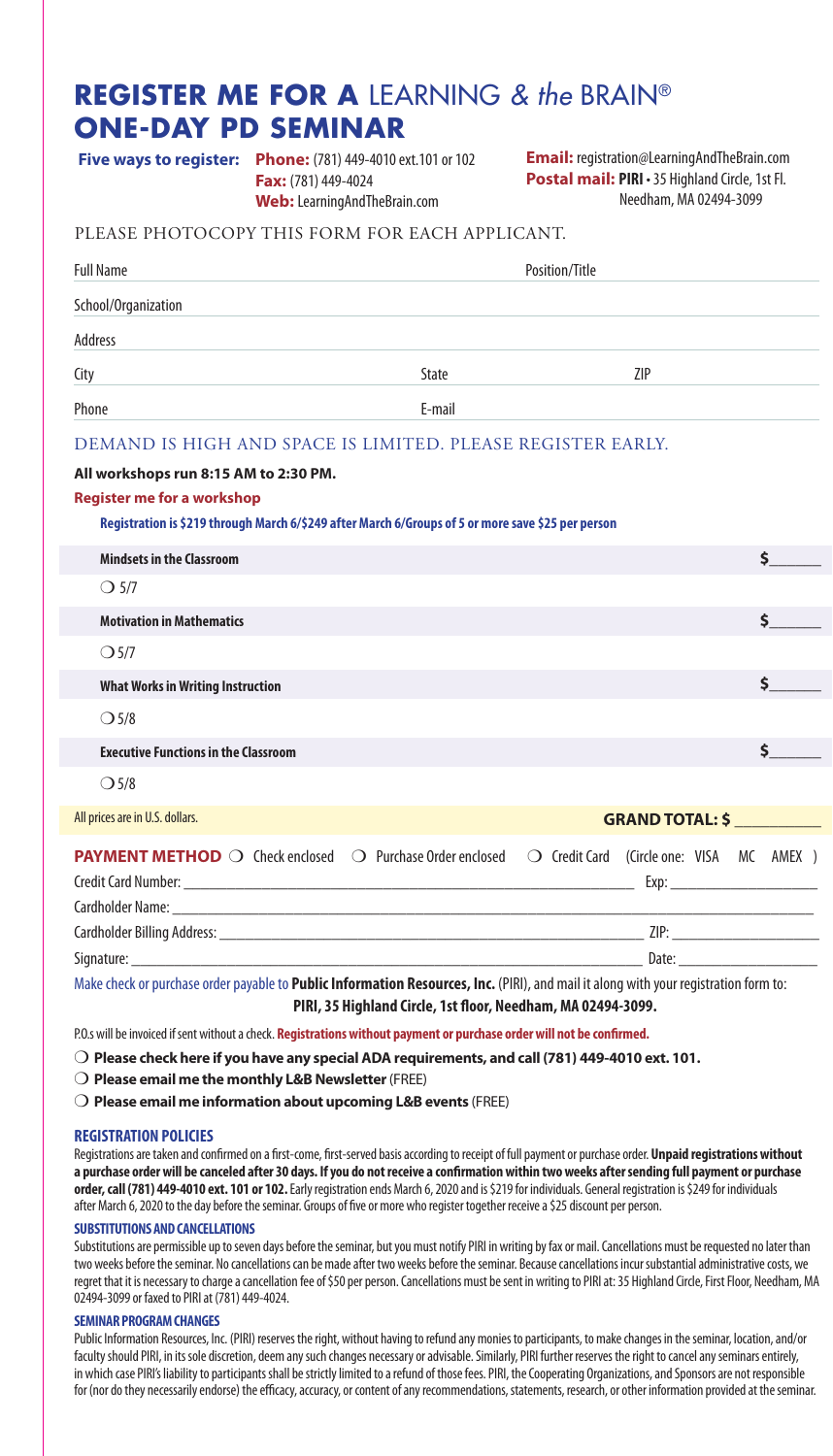# **ABOUT LEARNING** *& the* **BRAIN® ONE-DAY PD SEMINARS**

LEARNING *& the* BRAIN® has been connecting educators to the science of learning since 1999 by presenting new research on the brain and its application to education. In this one-day seminar format, participants will be able to earn 5 hours toward professional development credit focused on specific



topics, such as reading or math. These courses are designed to provide educators and clinicians with both an understanding of some of the latest research on how students learn and practical knowledge to bring back to their schools.

# **WHAT YOU WILL GAIN FROM ATTENDING**

- Knowledge about the latest research on brains and learning
- Methods to improve writing, math, mindsets, and executive functions
- Insight into the ways disorders hinder the brain's abilities in writing and math
- Ways to improve your teaching or clinical practice through the science of learning
- Understanding of the theory behind disabilities and classroom interventions
- New ideas to enhance your classroom instruction and interventions

# **EARN PROFESSIONAL DEVELOPMENT CREDIT**

Earn five hours toward professional development credit for educators, psychologists, and speech-language pathologists. In order to be eligible for credit, you must sign in and out at the seminar and complete an evaluation form. Access LearningAndTheBrain.com for more information on the availability of professional development credit, or call 781-449-4010 x104.

Visit **LearningAndTheBrain.com** for more information on courses registered to offer ASHA CEUs.



# **LOCATION FOR ONE-DAY SEMINARS**

# **Dedham, MA**

Holiday Inn Boston - Dedham Hotel & Conference Center 55 Ariadne Road, Dedham, MA 02026

All seminars run from 8:15 AM to 2:30 PM.

Please check LearningAndTheBrain.com for directions.

# **ON-SITE PD TRAINING**

Bring LEARNING *& the* BRAIN® to your school! LEARNING *& the* BRAIN® has a select group of workshop leaders who can provide on-site professional development training on topics including reading disorders, executive functions, math disorders, mindsets, and learning disabilities.

**Visit LearningAndTheBrain.com/on-site-pd for more information.**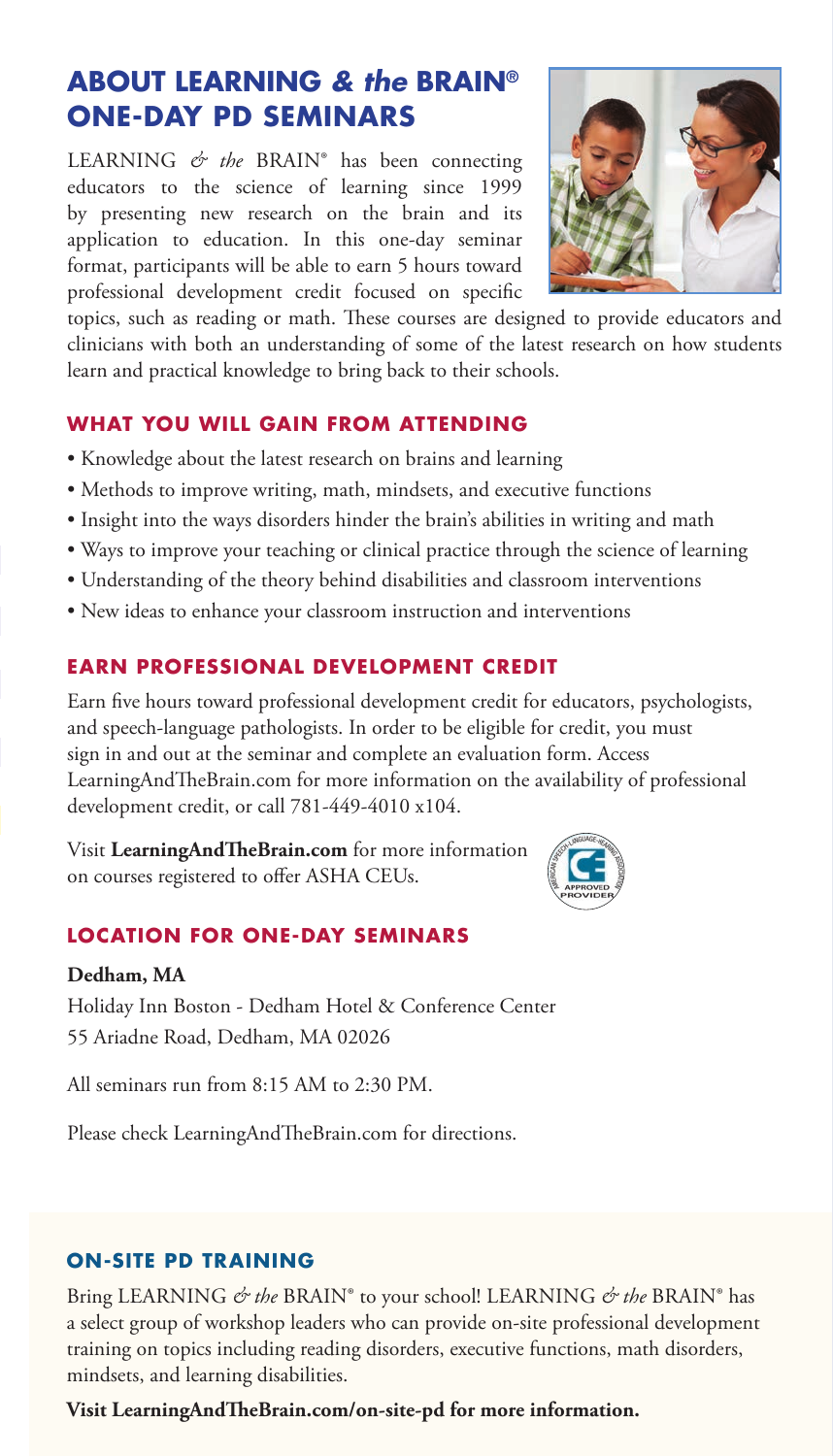

# LEARNING & the BRAIN® ONE-DAY PD SEMINARS LEARNING *& the* BRAIN® ONE-DAY PD SEMINARS LEARNING *& the* BRAIN® ONE-DAY SEMINARS Selected dates in May 2020 in Dedham, MA **Selected dates in May 2020 in Dedham, MA**





# PROFESSIONAL DEVELOPMENT WORKSHOPS PROFESSIONAL DEVELOPMENT WORKSHOPS FOR EDUCATORS AND CLINICIANS FOR EDUCATORS AND CLINICIANS

One-Day Seminars are offered on the topics of: *One-Day Seminars are offered on the topics of:*

EXECUTIVE FUNCTIONS IN THE CLASSROOM **EXECUTIVE FUNCTIONS IN THE CLASSROOM WHAT WORKS IN WRITING INSTRUCTION WHAT WORKS IN WRITING INSTRUCTION** MINDSETS IN THE CLASSROOM MOTIVATION IN MATHEMATICS **MOTIVATION IN MATHEMATICS MINDSETS IN THE CLASSROOM**

**Public Information Resources, Inc.** Public Information Resources, Inc. 35 Highland Circle, First Floor 35 Highland Circle, First Floor Needham, MA 02494-3099 Needham, MA 02494-3099 Presented by:

Presort Standard Presort Standard U.S. Postage  $Permit#313$ Permit # 313 Florence, KY **PAID**

> Professional development credit is available for: Professional development credit is available for: peech-Language Pathologists **Speech-Language Pathologists School Psychologists School Psychologists Administrators Administrators** Ind more.... **And more.... Teachers**

EARLY DISCOUNT AND GROUP RATES ARE AVAILABLE. EARLY DISCOUNT AND GROUP RATES ARE AVAILABLE. Send a team from your school to meet in-service training requirements. Send a team from your school to meet in-service training requirements.

lisit LearningAndTheBrain.com or call (781) 449-4010 ext. 101 or 102 for more information. *Visit LearningAndTheBrain.com or call (781) 449-4010 ext. 101 or 102 for more information.*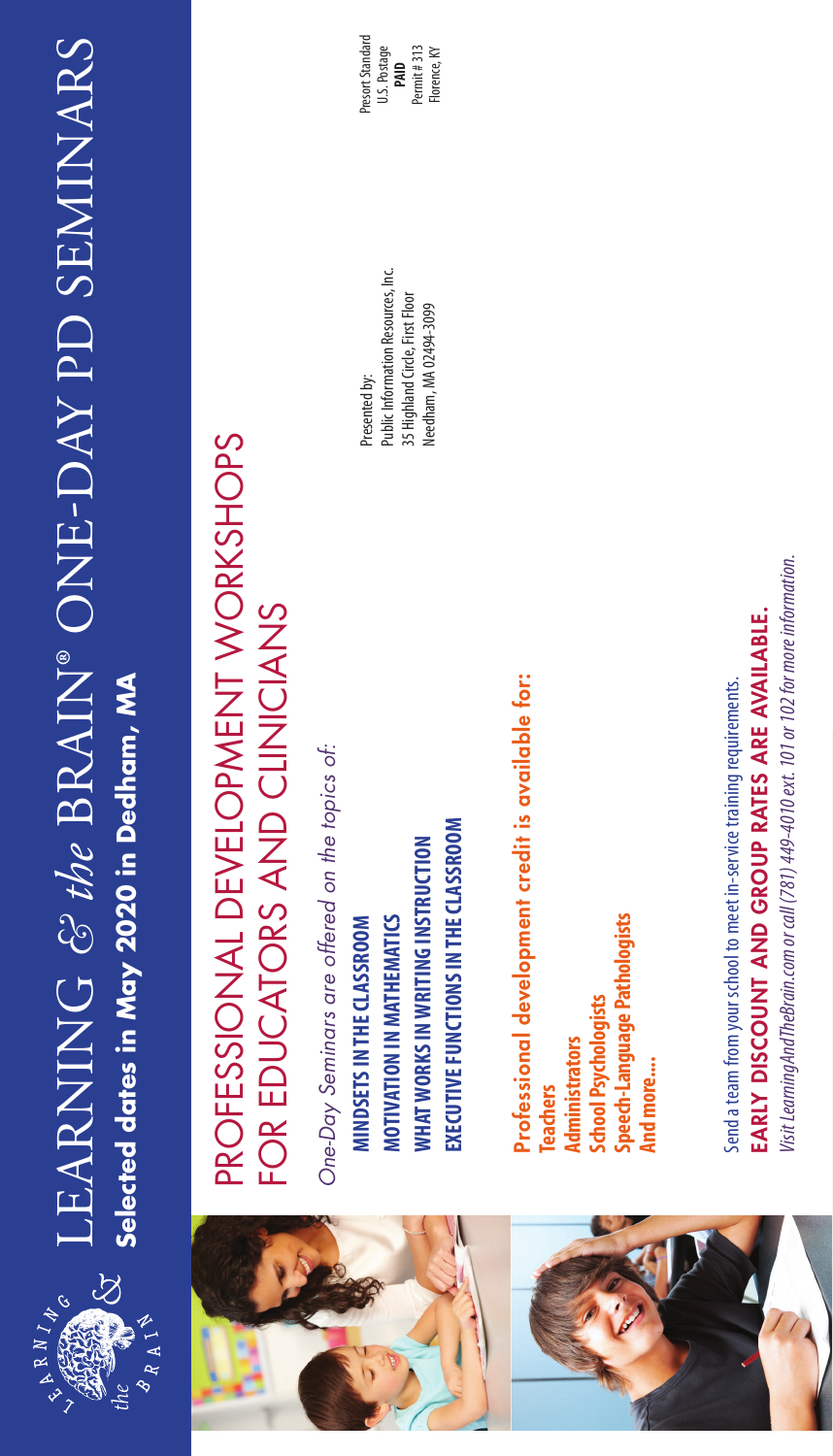# ONE-DAY PD SEMINARS PRESENTED BY LEARNING *& the* BRAIN®

# IN DEDHAM, MA

l<br>O

**SELECTED DATES IN MAY** Register by March 6 and Save!



62

 $\mathfrak{S}$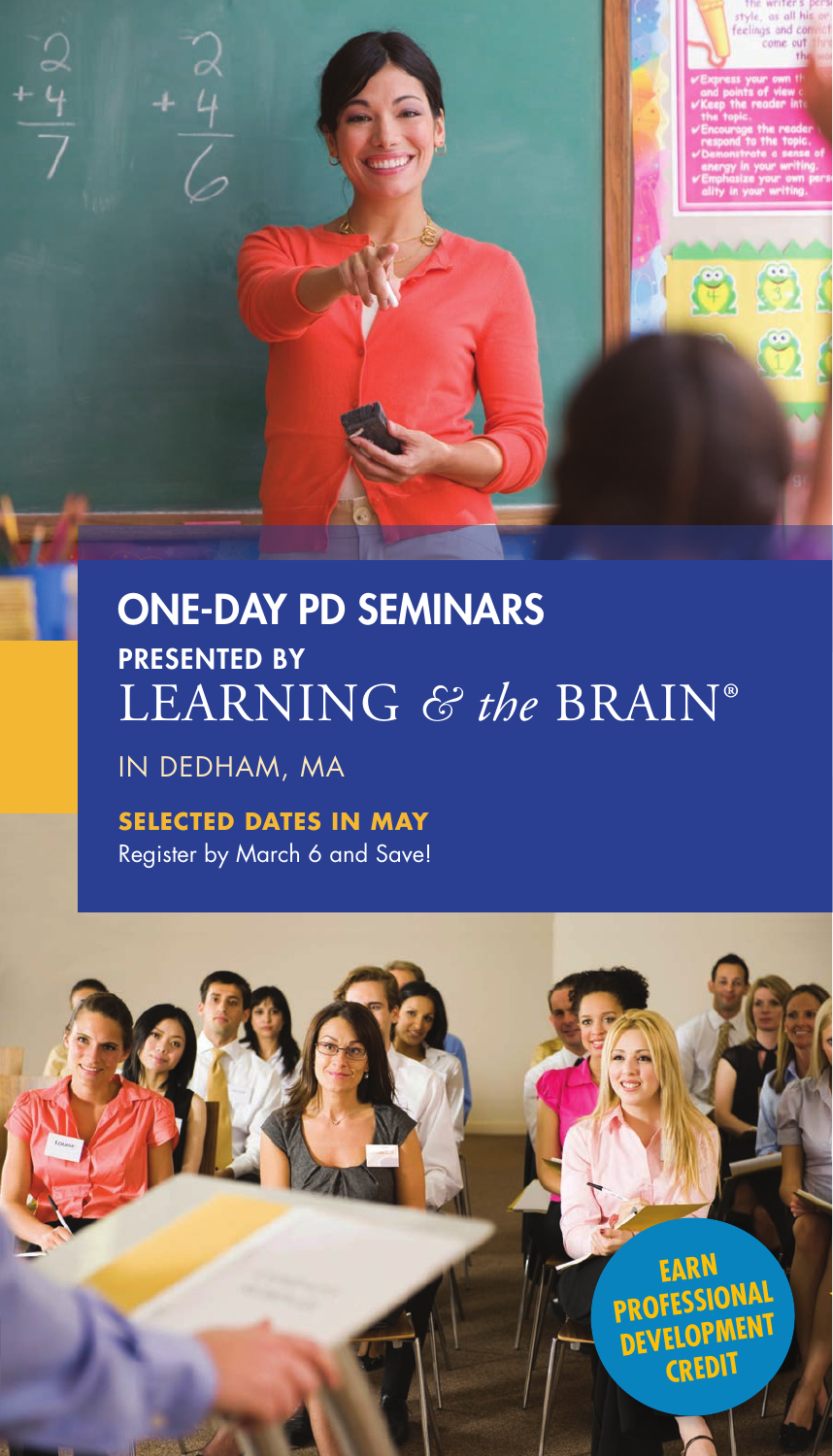# **MINDSETS IN THE CLASSROOM:**  Building a Growth Mindset Learning Environment for Success

# May 7, 2020 • 8:15 AM - 2:30 PM • Dedham, MA

Would you like to build resiliency and perseverance in your students? Imagine a learning community where optimism is contagious, mistakes are expected, struggle is embraced, perseverance and resiliency are nurtured and valued, and where student growth is the focus. In other words, imagine a growth mindset learning community. In this interactive seminar, you will explore a variety of



strategies to build a growth mindset learning environment in your classroom and school. The focus for this seminar will be to provide ideas and strategies for cultivating perseverance and resilience in your students, and to help them build a conceptual understanding of the brain, growth mindset feedback, and critical reasoning. You will explore literature that can be used to teach growth mindset principles. Discover some of the barriers and common misunderstandings surrounding growth and fixed mindsets and learn ways to help students overcome these hurdles. You will leave this workshop with ideas and strategies that can be implemented immediately in your classroom as well as your own goals for creating a growth mindset learning community.

# **LEARNING OBJECTIVES**

# Participants will be able to:

- Motivate students through teaching them about how their brains learn
- Develop ways to nurture and build resilience and perseverance in students
- Understand why fixed and growth mindset thinking is important for our children
- Identify ways to help students learn from mistakes and failure and embrace challenges
- Implement a variety of strategies for building a growth mindset learning environment
- Discover how to use children's books as a catalyst for discussing growth mindsets
- Help students set goals and use productive struggle for perseverance

# **WHO SHOULD ATTEND**

This seminar is applicable for K-12 teachers, administrators, instructional coaches, counselors, and other educators that support classroom instruction.



# **WORKSHOP LEADER**

Mary Cay Ricci, MSEd, is a former elementary and middle school teacher, central office administrator, and Adjunct Professor at Johns Hopkins Graduate School of Education. She is the NYT bestselling education author of *Mindsets in the Classroom: Building a Growth Mindset Learning Community* (2013). Mary Cay Ricci is also author of

*Nothing You Can't Do! The Secret Power of Growth Mindsets* (2018) and *Ready to Use Resources for Mindsets in the Classroom* (2015) and co-author of *Mindsets for Parents: Strategies to Encourage Growth Mindsets in Kids* (2016). She currently consults, lectures, and provides professional learning sessions across the United States and Canada.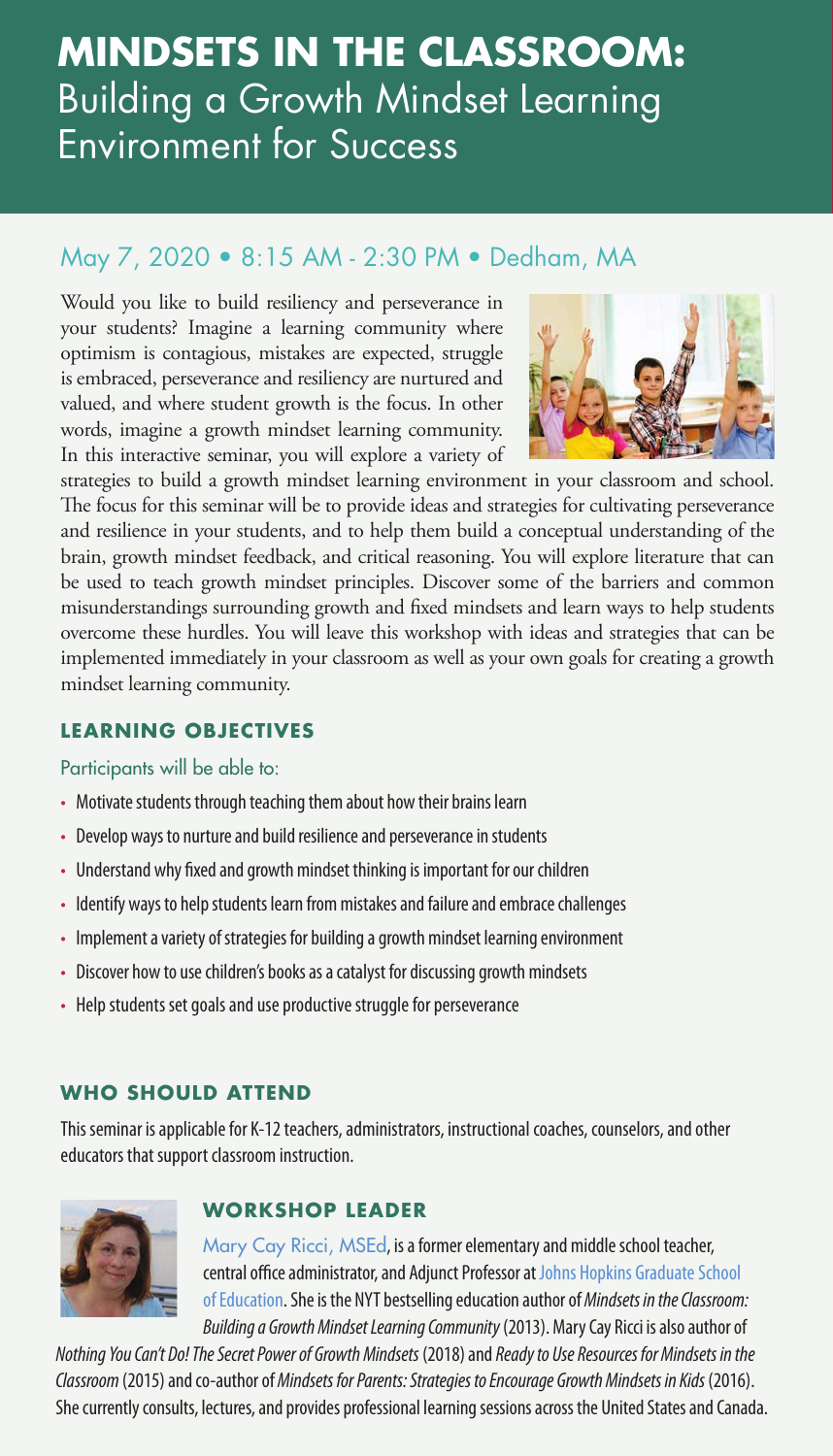# **MOTIVATION IN MATHEMATICS:** Using Student-Centered Learning for Math Achievement

# May 7, 2020 • 8:15 AM - 2:30 PM • Dedham, MA

Students are more engaged and achieve more academic growth when they get to set their own math learning goals and evaluate their own progress. But how can they set their own learning goals when schools have to meet certain required math curriculum or standards? How can teachers manage a classroom full of students with different, individual goals? At this seminar, you



will explore ways to facilitate students' goal setting, choice of learning tasks, and selfmonitoring. Discover ways to help students purposefully practice executive functioning and metacognition skills while engaging in developmentally appropriate and rigorous learning tasks in math. As part of this seminar, you will delve into these questions and topics through hands-on activities, videos, and student work samples. Come examine the process of engaging students in setting their own goals for learning and monitoring their progress towards meeting their goals by actively engaging in the Student-Centered Assessment Cycle. You will leave with a wealth of instructional strategies you can implement in your own classrooms or use when coaching teachers.

# **LEARNING OBJECTIVES**

# Participants will be able to:

- Describe the process for engaging students in setting their own goals for math learning, monitoring their progress, and self-assessing their mastery of these goals
- Help students purposefully practice executive functioning and metacognition skills while engaging in developmentally appropriate learning tasks in math.
- Examine four types of student goals: in-the-moment, naturally occurring goals; class goals; non-academic individual goals; and academic individual goals
- Identify strategies for modeling and coaching math goals through progress monitoring and evaluation tools
- Explore math tasks and classroom structures that support student-created goals and student-centered assessment
- Create an action plan for engaging students in the Student-Centered Assessment Cycle in your classroom

# **WHO SHOULD ATTEND**

This seminar is applicable for PreK-8 teachers, special educators, curriculum and assessment coordinators, math specialists, instructional coaches, and administrators.



# **WORKSHOP LEADER**

Kateri Thunder, PhD, served as an inclusive, early childhood educator, an Upward Bound educator, a mathematics specialist, an Assistant Professor of Mathematics Education at James Madison University, and Site Director for the Central Virginia Writing Project (a National Writing Project site at the University of Virginia). She is an author

for Corwin's *Visible Learning for Mathematics* Series and a member of NCTM's Research Committee. She has followed her passion back to the classroom and currently teaches in an at-risk PreK program, serves as the PreK-4 Math Lead for Charlottesville City Schools, and works as an educational consultant.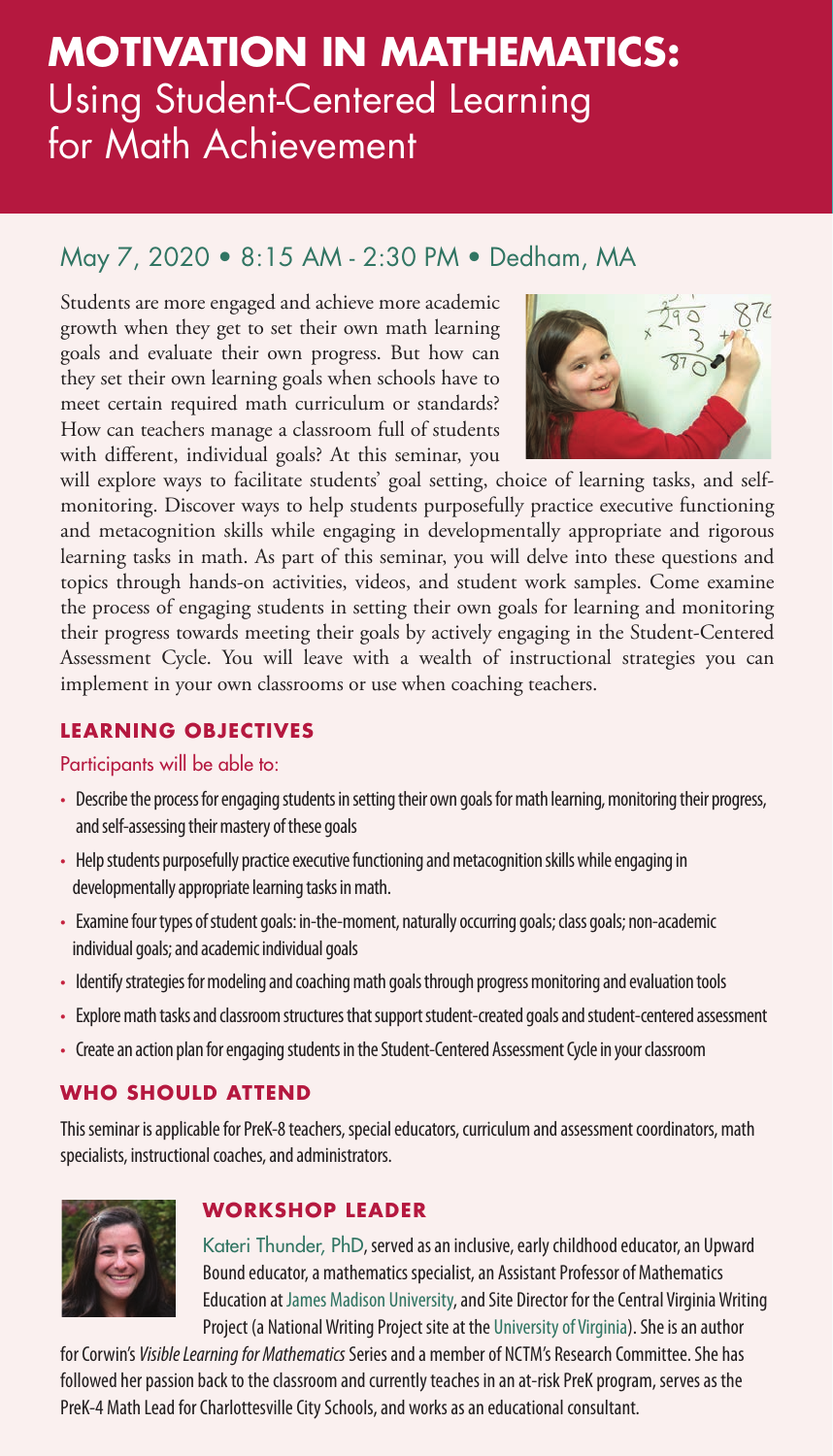# ✓ **,** Fostering Independent, Self-Regulating Writers **WHAT WORKS IN WRITING INSTRUCTION:**

# May 8, 2020 • 8:15 AM - 2:30 PM • Dedham, MA

Writing can be a force that advances learning of core knowledge, builds critical thinking, nurtures social-emotional learning, and strengthens overall mastery of all the literacy standards. This seminar will explore easy-to-implement and time-efficient ways to revolutionize and re-inspire how you teach writing, based on the latest empirical studies and brain



research. You will explore an instructional framework that helps students generate fresh insights when they write about what they learn. Discover how to lead discussions in ways that invigorate close reading and deep thinking about texts, the basis of strong writing. Examine ways to teach scaffolding and provide structures for navigating the writing process in collaborative, personalized ways, that won't curb voice, but will unleash agency in students. Learn how to help your students become more strategic, independent, and goal-oriented writers. Walk away with simple to use, powerful, practical, boots-on-theground strategies and free resources that will help your students become more mindful, engaged, and action-oriented writers.

# **LEARNING OBJECTIVES**

# Participants will be able to:

- Explain how students can self-regulate as they write
- Describe the latest research-validated writing instruction approaches
- Incorporate (then remove) scaffolds that support executive functioning
- Explore ways to monitor the impact of instruction, set goals, and personalize instruction
- Discover how to leverage writing as a way to build core knowledge, advance critical thinking, and build socialemotional learning skills
- Establish realistic, time efficient, and manageable ways to monitor student growth
- Adapt these approaches to your unique teaching situations

# **WHO SHOULD ATTEND**

This seminar is applicable for K-8 teachers, reading and writing teachers, instructional coaches, special educators, psychologists, social workers, speech-language pathologists, and leaders at the school or district level.



# **WORKSHOP LEADER**

Leslie Laud, EdD, supports schools nationally with strengthening their writing instruction. She holds a doctorate from Teachers College, Columbia University, and continues to adjunct teach there. In addition to teaching, she publishes empirical studies in peer-reviewed journals, consults at the district and state level, and presents

frequently at national conferences. She has supported state level adoptions of writing process instructional approaches across the United States. She is the author of *Releasing Writers* (2018) and *Using Formative Assessment to Differentiate Literacy Instruction* (2012).